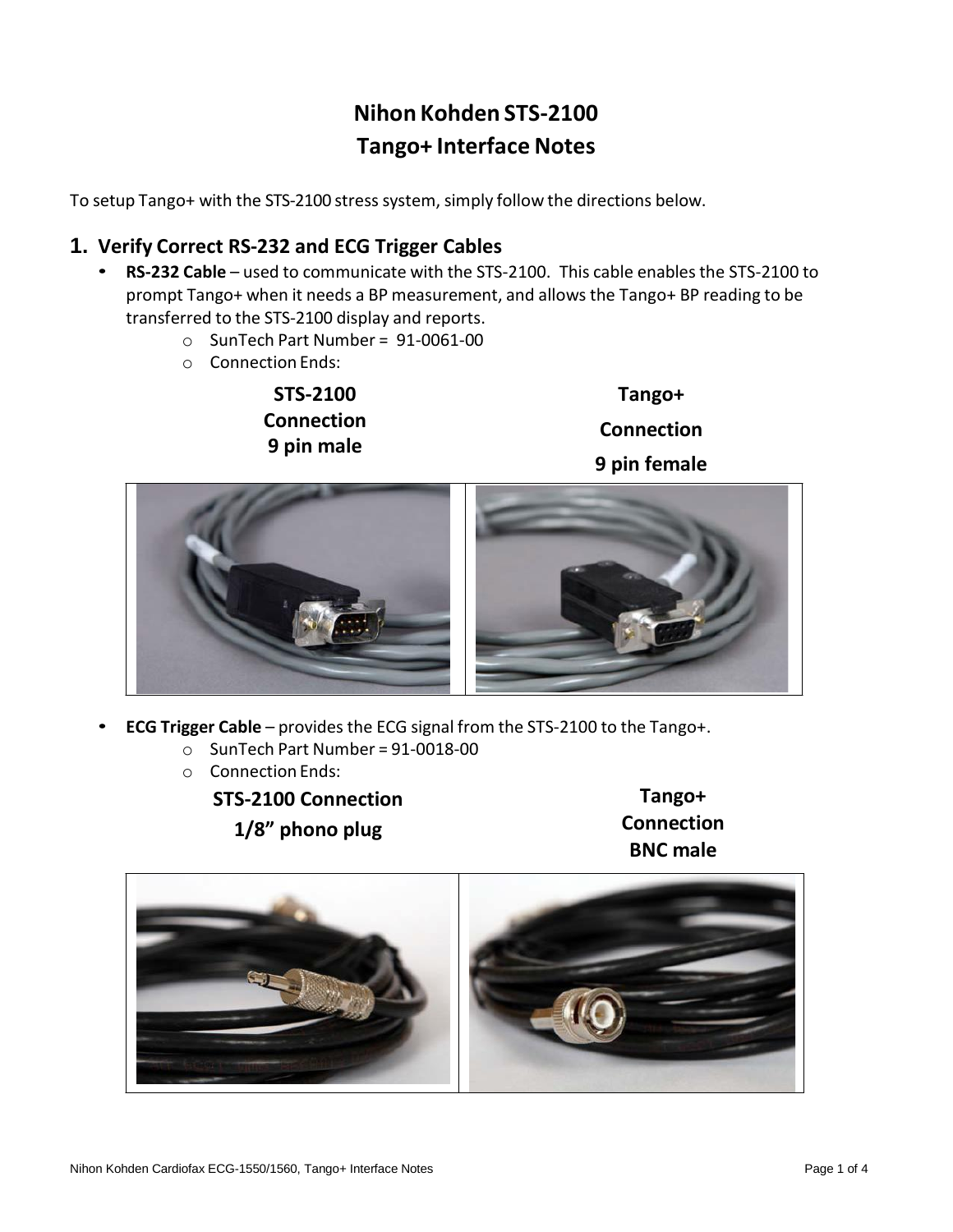### **Tango+ Monitor**



# **2. Connect the RS-232 Cable**

From: the RS-232 connection on the rear panel of the Tango+.

To: the SIO1 or SIO2 connector on the back of the STS-2100.

#### **3. Connect the ECG Trigger Cable**

From: the BNC External ECG connection on the rear panel of the Tango+.

To: the  $1/8^{\text{th}}$  phono plug connection on the back of the STS-2100.

# **Back Panel of STS-2100**

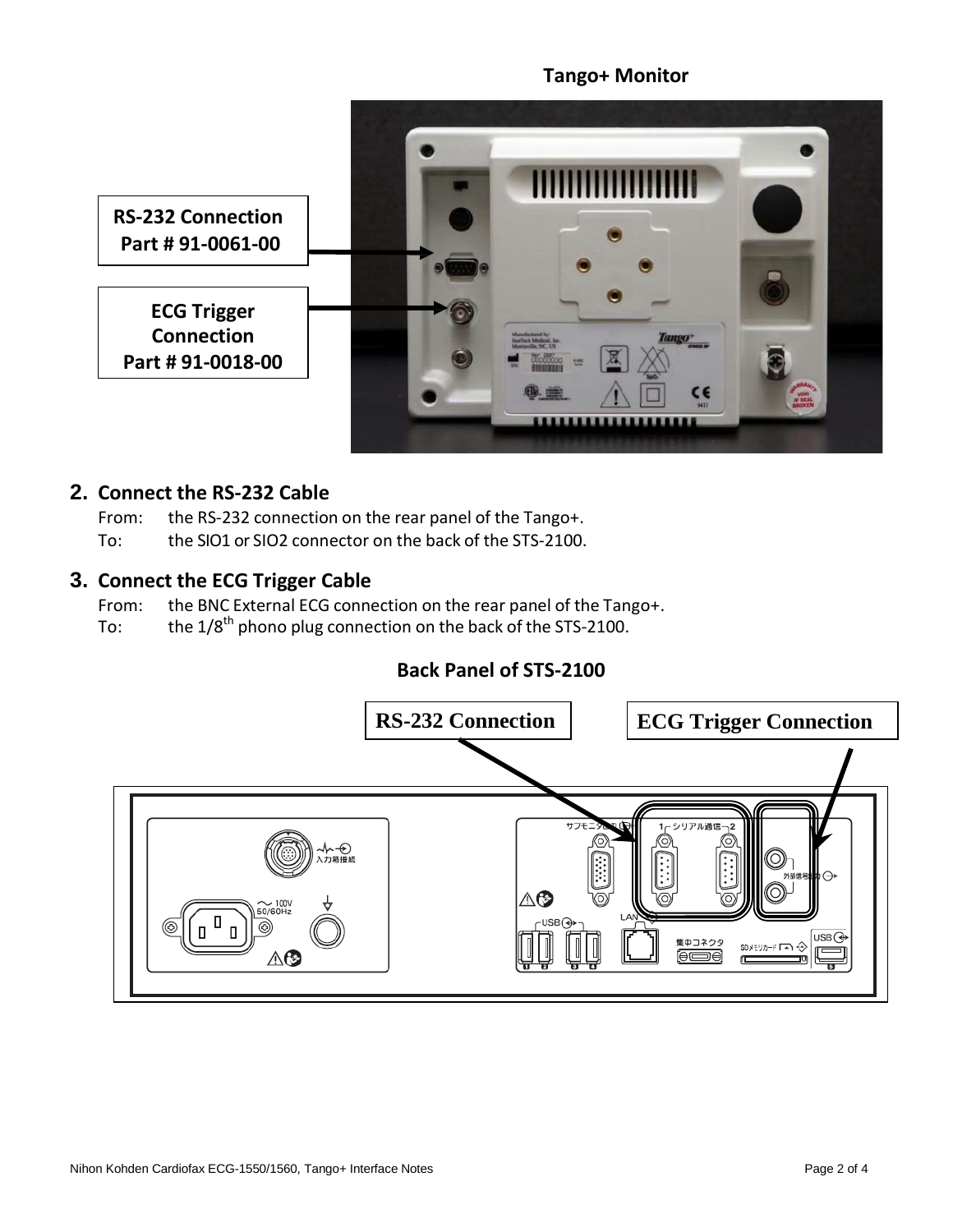## **4. Tango+ Monitor Setup**

- a. When the operating screen is displayed, press the **SELECT** button 2 times. This will bring up the **MAIN MENU** screen.
- b. Using the UP or DOWN arrows, highlight **MONITOR SET UP** and press the **SELECT** button.
- c. Using the UP or DOWN arrows, highlight **STRESS SYSTEM** and pressthe **SELECT** button.
- d. Using the UP or DOWN arrows, scroll through the list until **STS-2100** is highlighted and press the **SELECT** button to confirm the choice.
- e. Using the UP or DOWN arrows, select **EXIT** twice to return to the operating screen.

# **5. STS-2100 System Setup**

- a. From the main screen, touch **MENU** at the right side.
- b. Touch **System** tab on Main Menu screen.
- c. Touch **Common Settings**.
- d. Input password, if requested.
- e. Touch **Port Settings** at the left side.
- f. Choose **BP monitor** from the **Device** of **SIO1** or **SIO2** which connected Tango.
- g. Choose **Tango** from the **Type(Protocol)** of **SIO1** or **SIO2** which connected Tango.
- h. Touch **Register** at the lower right corner.
- i. Touch **Test menu Settings**.
- j. Touch any Test menu used with Tango.
- k. Select **Settings** on the popup menu.
- l. Touch **Default Settings** at the left side.
- m. Choose **ON**from **Auto BP monitor connection**.
- n. Touch **Register** at the lower right corner.
- o. Touch **Protocol Settings**.
- p. Touch **EROGOMETER** or **TREADMILL**.
- q. Touch any Protocol used with TangoM2.
- r. Select **Settings** on the popup menu.
- s. Touch **BP measurement** at the left side.
- t. Select **ON** from **BP measurement interval** of Exercise.
- u. Select **ON** from **BP measurement interval** of Recovery.
- v. Touch **Register** at the lower right corner.
- w. Touch **Back to Test** at the lower right corner.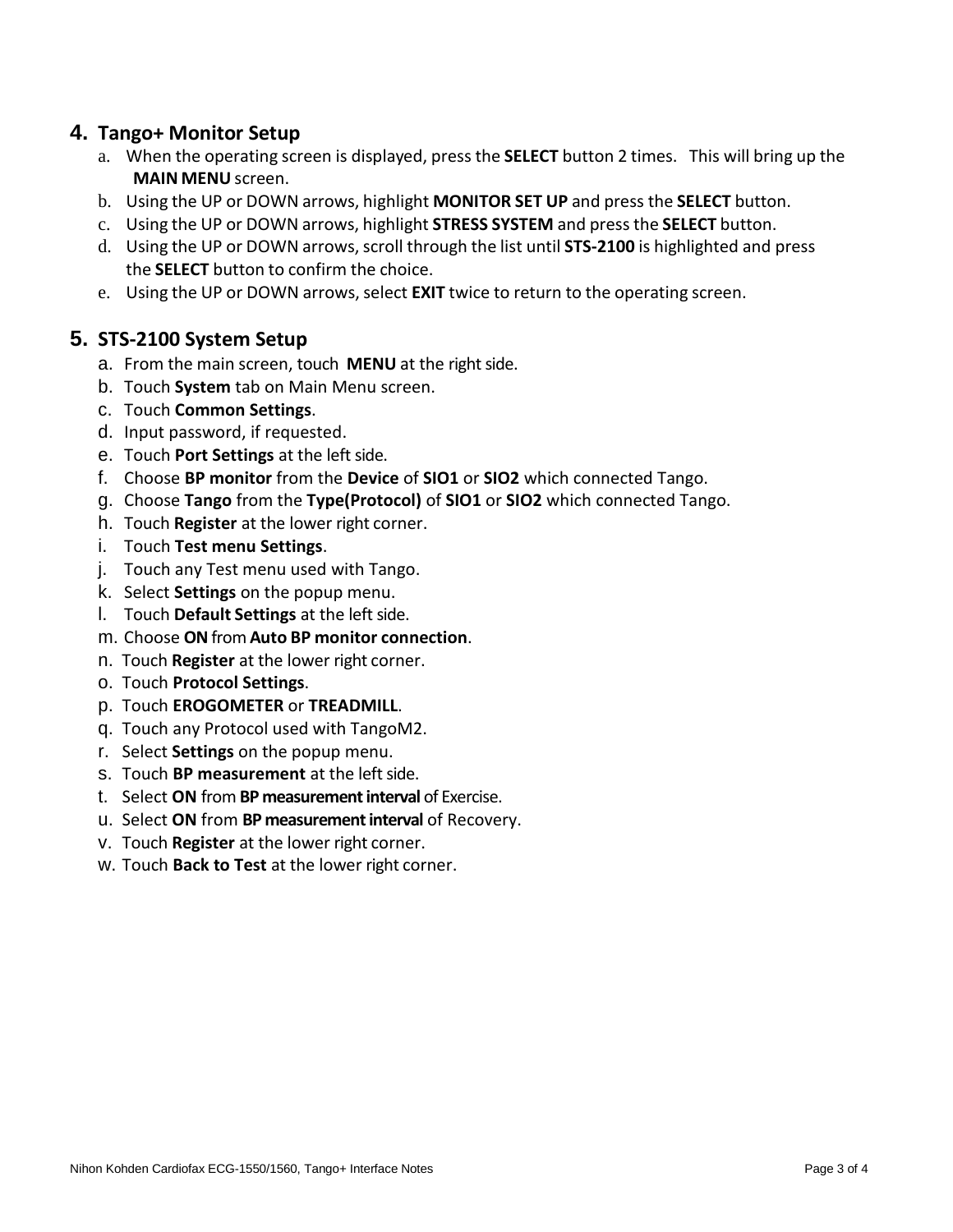## **FAQsfor Tango+**

- **Q. The Tango+ displays a status message. What does it mean and what do I do?**
- **A.** See the Quick Set-Up guide (that is attached to your Tango+) or the Troubleshooting section in your User's Guide for details on the Status Message and solution.
- **Q. The Tango+ monitor returns results of 0/0 after blood pressure measurements. What do I need to do to get a BP reading?**
- **A.** There are certain noisy conditions where the Tango+ cannot accurately measure BP. When the Tango+ encounters these situations, it returns a reading of 0/0. Placement of the microphone attached to the cuff is critical for reliable operation of the Tango+. Follow the instructionsin the **Cuff Tutorial** (located on the SunTech Medical website under Products: Tango+) for correct microphone placement. Follow steps 1 and 2 in Conducting the Stress Test in the User's Guide to provide the best conditions to obtain a measurement.
- **Q. Can I use a heart rate or blood pressure simulator to test whether the Tango+ is working correctly with my stresssystem?**
- **A.** You cannot use a heart rate or blood pressure simulator to test whether the Tango+ is working with your stress system. The Tango+ monitor quires that the ECG signal and the Korotkoff sounds, collected by the microphone in the cuff, originate from the same source, meaning the patient.

#### **Q. I cannot clearly see the Tango+ display. How do I fix this?**

- **A.** If you cannot clearly read Tango+, you can adjust the contrast of the display by following these steps:
	- 1. When the operating screen is displayed, press the **SELECT** button 2 times. This will bring up the **MAIN MENU** screen.
	- 2. Using the UP or DOWN arrows, highlight **MONITOR SET UP** and press the **SELECT** button.
	- 3. Using the UP or DOWN arrows, highlight **CONTRAST** and pressthe **SELECT** button.
	- 4. Using the UP or DOWN arrows, modify the contrast of the screen. When you are finished, and press the **SELECT** button to confirm the choice.
	- 5. Using the UP or DOWN arrows, select **EXIT** twice to return to the operating screen.
- **Q. My Tango+ displays a message, "Please VERIFY CALIBRATION" or "Equipment Maintenance and Calibration Required." What do I do?**
- **A. Verification of Pressure Calibration**

#### **Equipment Required:**

- 1. Calibrated electronic manometer or equivalent.
- 2. 500 mL volume of the Orbit-K Adult Plus cuff wrapped around something that wil not break or crush (no glass).
- 3. Hand Inflation Bulb with bleed valve.
- 4. Tubing, Tee pieces, and miscellaneous connectors or you can order the T-Tube Kit (SunTech Part # 98-0030-00).

#### **Procedure:**